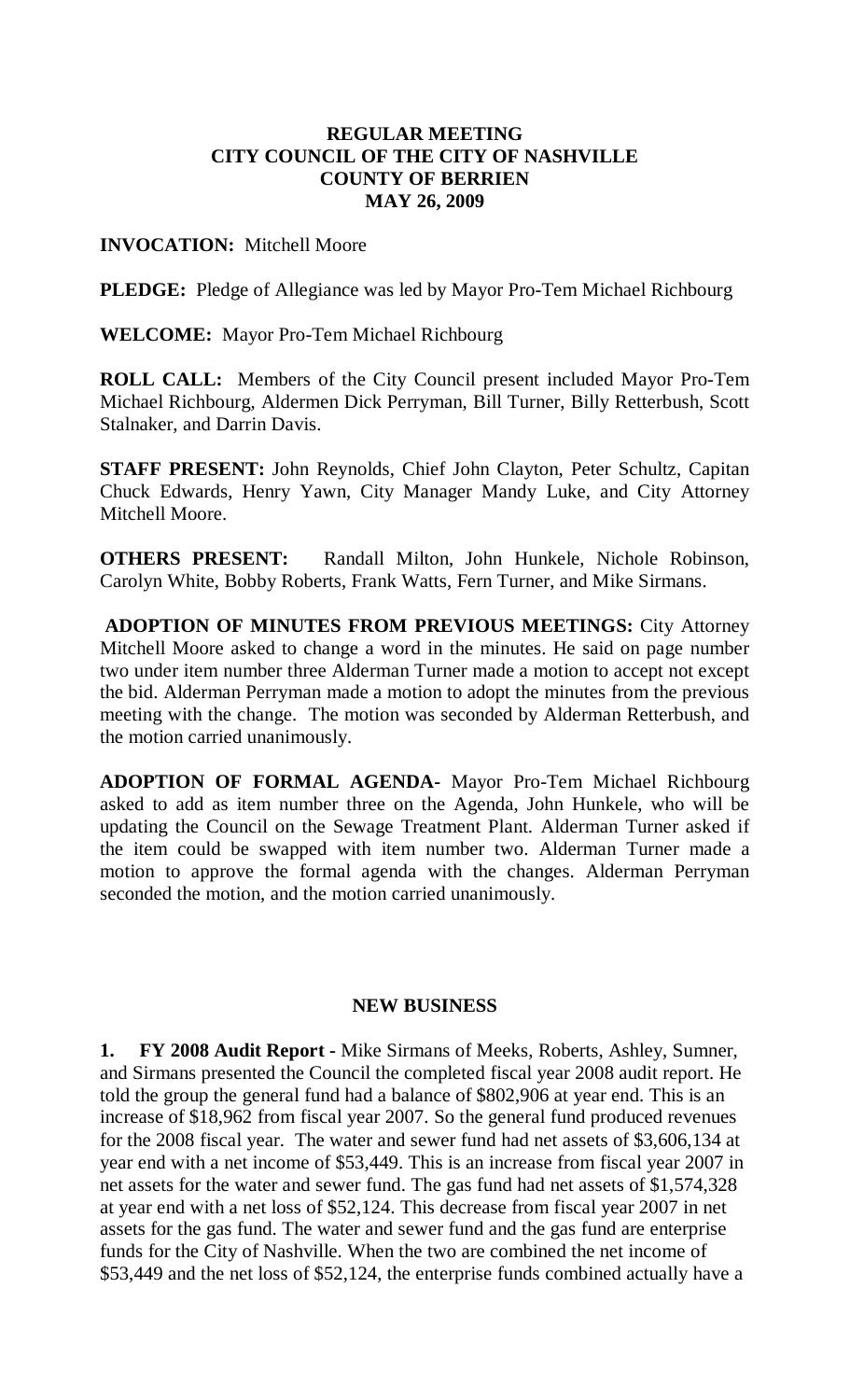net income of \$1,325. So, they actually break even. Mike said this is not bad considering the struggling times of our economy in this day and time. He also wanted to commend Mandy Luke and her staff for all their hard work. Mandy and her staff have a good working relationship. Mike also wanted to thank the Council for the opportunity to handle the City's FY 2008 audit.

**2. Update on the Waste Water Treatment Plant-** John Hunkele said we had a meeting in February with EPD to discuss the plans for our wastewater treatment project. EPD wanted us to add additional items to our project that would cost about \$1.5 million more than we had already anticipated. Mayor Harper sent a letter to the person over the one that we met in February. Mayor Harper requested that EPD take another look at our plans and see if we can lower our cost. In response to this letter, EPD is willing to look at it again. A meeting is scheduled for Monday, June 1, 2009. The meeting will be at 11:00 a.m. at City Hall. EPD wants to look at the project site. EPD will look at the possibility of allowing us to factor in using our current LAS along with running the wastewater back through the plant until it can be discharged. This would allow us to reduce the size of the plant. Pete May with Coastal Engineering may not be able to attend the meeting. The City needs a representative at the meeting to address any financial issues that may arise. Another issue to discuss is our funding of the project through GEFA or USDA. USDA has a 2.75% 40 year loan with no closing costs as far as we know at the moment. However, we do not know if USDA will allow us to include any costs that occur before the loan begins like GEFA allows. GEFA has two options: (1) 3.81% through the GA FUND with a 1% closing cost and 20 year term or (2) 3% through SRF with a closing cost of 2% and a 20 year term also. If the 40 year term loan with USDA is obtained, we are looking at a total interest cost of about \$4.5 million over the term of the loan. With GEFA it would be about \$3 million with the 3.81% loan and \$2.3 million with the 3% loan over the 20 year term. Because of the extended term of USDA, you would incur about \$1.5 - \$2 million more in interest compared to the term of GEFA. Annual payments would be about \$290,000 with USDA for 40 years, about \$500,000 with GEFA at 3.81% and \$460,000 with GEFA at 3% interest. Mandy Luke commented this does not include our current loan we have with USDA with a payment of about \$140,000- \$145,000 per year. John Hunkele said we might be able to roll over our current loan with USDA into the new loan but there are a lot more strings attached to the USDA loan because it is a federal program. With this we would incur more environmental reviews along with additional engineering reports. Our closing costs would be about \$70,000 with the GEFA 3.81% loan and \$140,000 with the GEFA 3% loan. We are not sure yet about any closing costs with USDA. Billy asked about the stimulus package and John Hunkele said that we are still on the list but we don't need to rely on the stimulus money. We do not want to apply for a grant because they have requirements that your average sewer bill start at \$43; in which is a lot more than ours now even with the recent increase. We need to apply soon for the loan. We need to weigh our options and make a decision on which way we want to go. The GEFA money is easy because there are not as many strings attached. Alderman Davis made the statement that we could go with USDA because of the lower interest rate and no closing cost and still pay it within 20 years. We could pay extra every month toward the principal. He asked if when you add in the additional costs, it would still be cheaper going this route instead of going with GEFA. Mayor Pro-Tem Richbourg asked John Hunkele to get Mandy some more information so we can make our decision. John Hunkele said he would and commented that one of our concerns is the out of pocket expense we have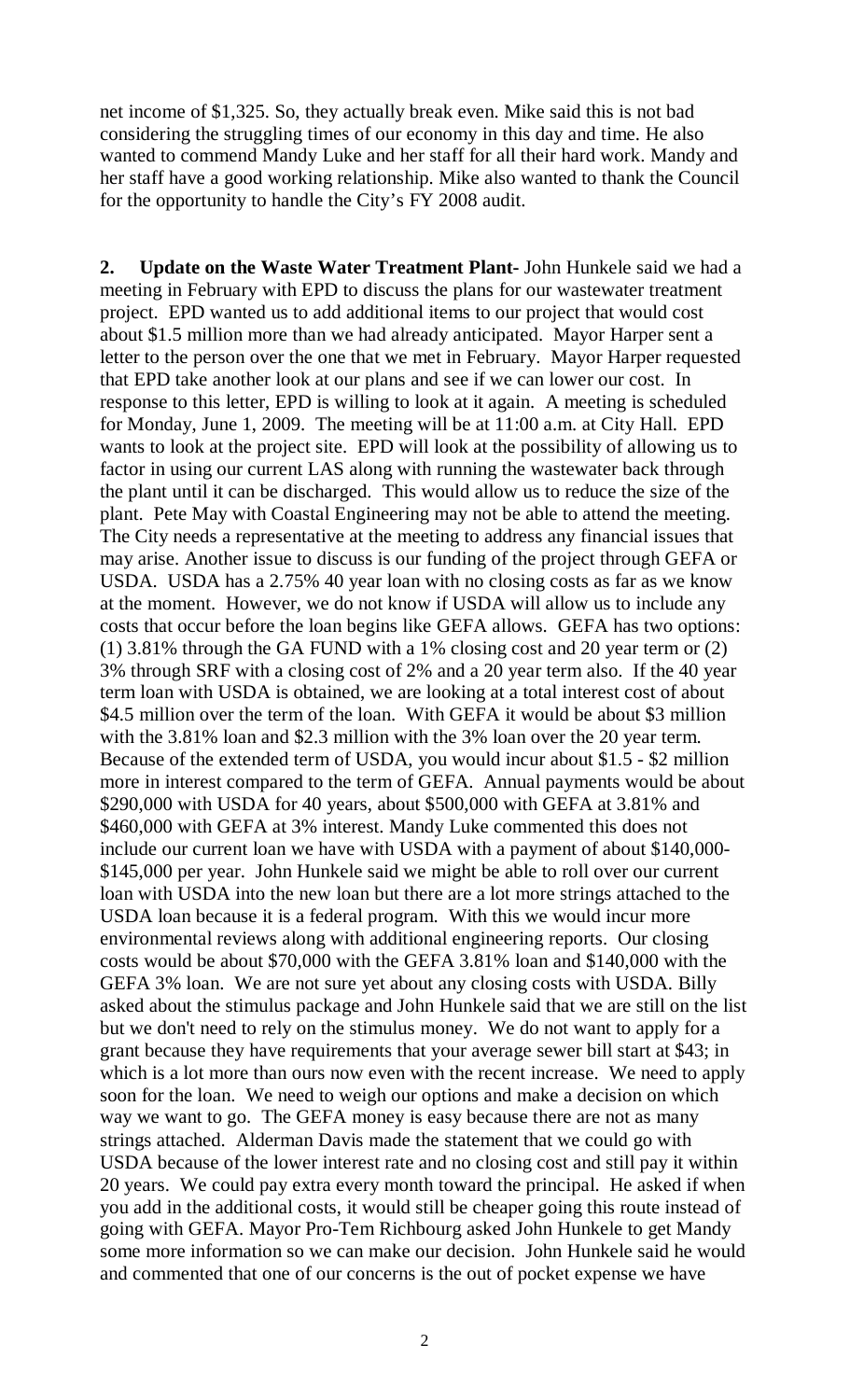already incurred with this project. The Council commended John Hunkele on the great job he was doing.

**3. First reading of the Hotel Motel Tax Ordinance-** Mitchell Moore told the group to look over the drafted Ordinance provided for each of them in the Agenda packet. Under State Law 15-2-21 the 5% tax money collected will go toward promoting tourism. The hotels will be notified and a copy of the Ordinance should be posted. Alderman Turner said under State law 15-2-23 the exemptions for this tax are not very clear. Mitchell said he would look into it but doesn't think the hotels will fall into any current exemptions. With no other questions, Mitchell said this will constitute the first read of this Ordinance.

#### **REPORTS**

**4. City Manager's/Finance Director's Report** – Mandy Luke told the group, per the e-mail sent to each one of them, Houston and Company ran the figures on the City's Health Insurance and they came back at a higher rate with Principle, we were advised to continue to use our current provider which is Nippon, but increase the deductible to \$1,500.00, which \$500.00 of that will be reimbursed to the employee if the total paid is over \$1,000.00. She said Houston & Company requested that the City change our insurance administrators from Whiddon Insurance located in Fitzgerald, to Houston and Company which is located in Nashville. Mandy said Mitchell Moore looked into this matter and since we are under no contract with Whiddon Insurance the City would be safe to change insurance administrators. She said the Council needs to ratify this request so Nippon can be notified of this change in administrators. Alderman Davis made a motion to change administrators. The motion was seconded by Alderman Turner and the motion carried with Alderman Perryman abstaining from the vote. Mandy said the next item she would like to discuss is the financing of the mower Council voted on in the last meeting. She said Nashville Tractor can't finance the mower under a group entity. The financing can only be done for an individual. GMA, however, has approved the amount to purchase the mower at 3.61% for three years. Council needs to vote on allowing me to enter into a lease agreement with GMA on the mower. Alderman Davis discussed the different bids on the mowers provided for Council at the last meeting, and which one would be the better purchase. Mitchell Moore pointed out the vote on the purchase of the mower was completed at the last meeting. Alderman Perryman made a motion to give Mandy the authority to enter into the lease agreement with GMA. Alderman Turner seconded the motion and the motion carried unanimously.

**5. Department Heads' Report-** John Reynolds told the group FEMA is going to pay \$50,000.00 for the two new pumps at the main lift station, but they informed me it would take six to eight weeks to get the money. He said some other Cities and Counties he spoke to have been waiting over a year for their money. He added the Council approved the purchase of the pumps for the other lift station in the previous Council meeting and per FEMA the City will be reimbursed the \$17,000.00 for the three pumps. He wanted to know if Council wants to go ahead and approve the purchase of pumps at the main lift station. Mayor Pro-Tem Richbourg said we really don't have a choice because the pumps need to be purchased no matter if FEMA sends the money to us or not. The group discussed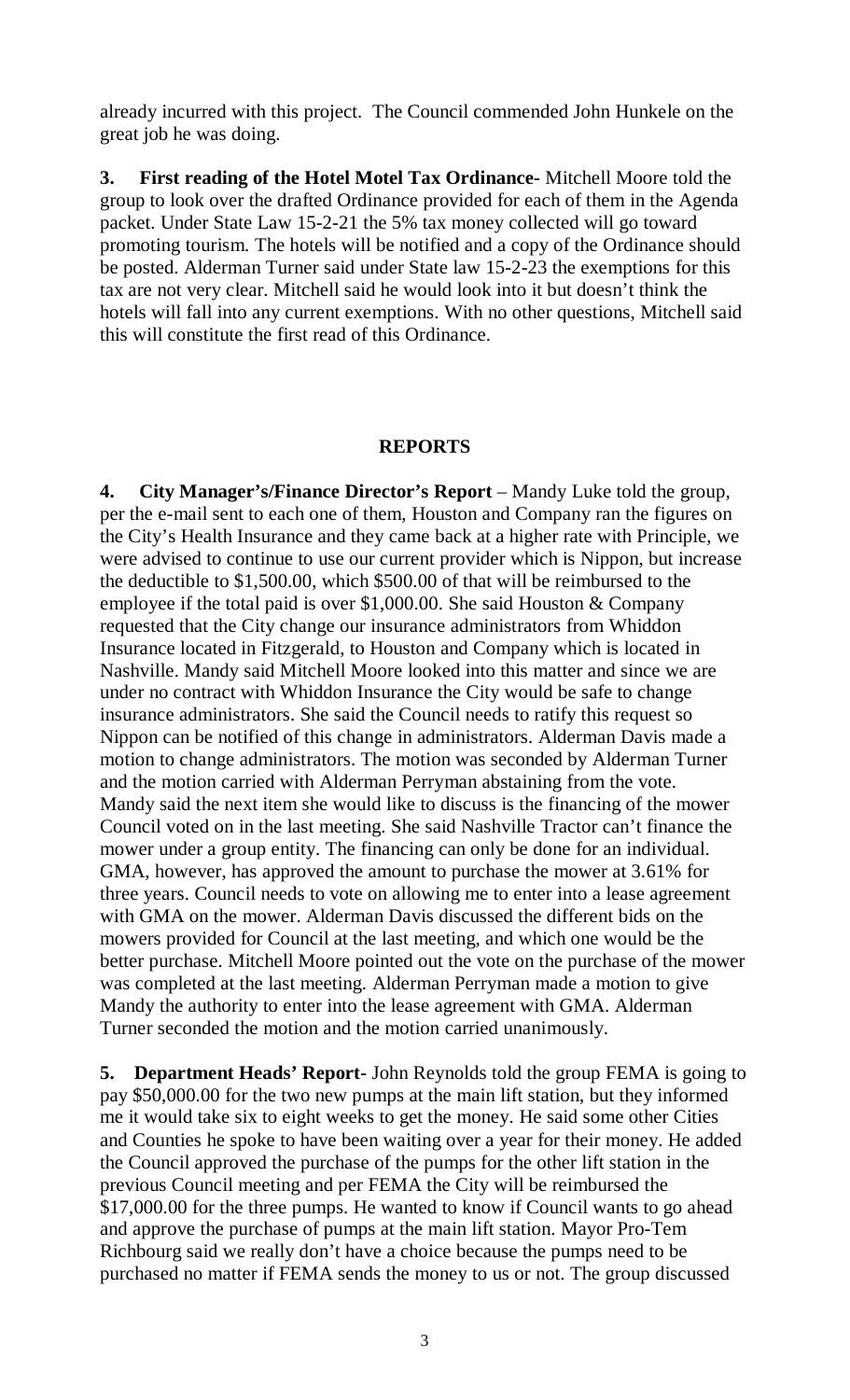the pumps and the reimbursement from FEMA. The group also discussed how the pumps would be funded. Alderman Perryman made a motion to purchase the pumps for the main lift station. Alderman Retterbush seconded the motion and the motion carried unanimously.

**6. City Attorneys' Report-** Mitchell Moore said he checked with the City insurance company about issuing permits allowing yard sales on the City vacant property located off Marion Avenue. He said our insurance company did not encourage this because the City's insurance rates would increase. He commended Alderman Turner for trying to help the City create revenue. Alderman Turner requested Captain Edwards to check on the removal of the semi which is parked on some of the City's property. The semi has been parked all weekend in the parking lot of the old Nashville Grocery. Captain Edwards said he will check on it. Mitchell also updated the group on TTL. He said the last update he received from TTL on the extraction which we avoided was under the levels, and per the email I received it looks as if we are going to be okay because the levels were fine.

#### **PUBLIC COMMENTS/GENERAL COMMENTS FROM COUNCIL**

Randall Milton asked the group if anyone has researched the health advisory on spraying for mosquito's. He said Council discussed the health advisory that was issued in which Berrien County was mentioned. Council also discussed maybe doing some aerial spraying several weeks ago. Mandy said yes she has found only one person who is licensed and can do the aerial spraying, but have not made contact with him yet. She first wanted to find out about this health issue before contacting this individual. Mandy said she spoke to the FEMA representative about this issue and according to FEMA before this can be a health issue we first must go through a step by step process, such as trapping mosquito's for a certain amount of time, or standing in one area and seeing how many mosquito's bite. She said there is a long process we have to go through before the City's mosquito issue can be designated as a health advisory, so we can get the assistance to spray. She added, in some areas the assistance given to City's was pellets which only killed the larva of the mosquito not the adult mosquito.

Carolyn White told the Council how upset she was about the last two water bills she received. She said the billing cycle for the first water bill was for six weeks, and the second bill she received was for four weeks. Each of the bill amounts are very close to the same. She did not understand why or how this could be. Mayor Pro-Tem told Ms. White the water rates have increased so the bill amount will be higher. Mandy Luke explained why Ms. White's bills were so similar. She said the first bill in question will show readings from January  $30<sup>th</sup>$  to March  $5<sup>th</sup>$ , and it reflects an extra week because Ms. White transferred from one residence to another. The second bill in question reflects readings from February  $5<sup>th</sup>$  to March 5<sup>th</sup>, but due to the flood and the internets (Mediacom) main header being under water the bills could not be processed so everyone's bills will have five to six weeks worth of reads on them. Ms. White was still unsatisfied with the explanation. Mayor Pro-Tem Richbourg told Ms. White this is the explanation and nothing more can be done about the issue.

Bobby Roberts commented on the cleaning of Adam Houston's pond. Alderman Stalnaker said Mandy is going to check with April and see if there is some sort of financial assistance for Ms. White. He said the gas department has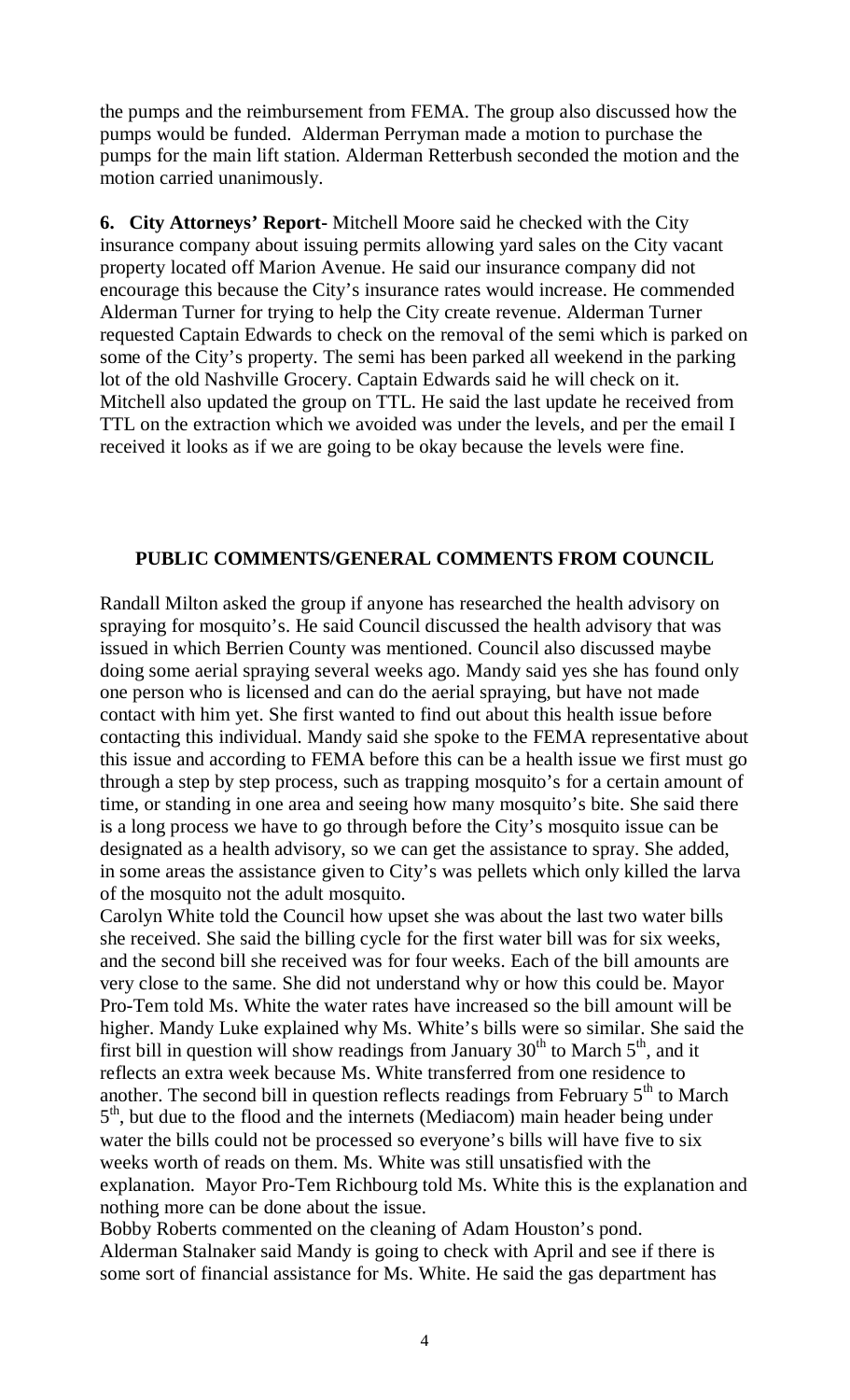some resources or assistance program which can be applied for and we are going to find out if the same thing can be done for water and sewer.

Alderman Davis updated Mandy and John about contacting Propex Fabrics. He said he has been unable to reach anyone about meeting with Council in reference to the water situation before our regular scheduled meeting. John Reynolds said he has to go out to Propex to shut off a valve that is leaking first thing in the morning so he will talk with them then. Alderman Davis said he will be there as well. Mayor Pro-Tem Richbourg informed the Council about GMA's conference which is scheduled for June  $19<sup>th</sup>$  through June  $22<sup>nd</sup>$  packets are in their boxes so don't forget to pick them up. He also commented on Ms. White's water bill situation. We as a City are going to have to relax our rules a little because times are getting hard. We have no control over what we are mandated to do or charge but we do have control over the fines, penalties, cut on's, and cut off's. Alderman Stalnaker informed the group why he was late attending the Council meeting. He said Cathy Helms held a meeting at the D.A.'s office concerning several grants that are available through CJCC. The City's and County were asked to attend this meeting. He said the grant money set aside for the Alapaha Judicial Circuit is \$289,000.00, and the amount set aside for the City of Nashville is \$12,876.00. Alderman Stalnaker said me and the Chief attended this meeting to find out what we need to do in applying for the grants because it is first come first served basis.

#### **ADJOURNMENT**

There being no further business to conduct, Alderman Turner made a motion to adjourn the meeting at 7:35 p.m. Alderman Perryman seconded the motion and the motion carried unanimously.